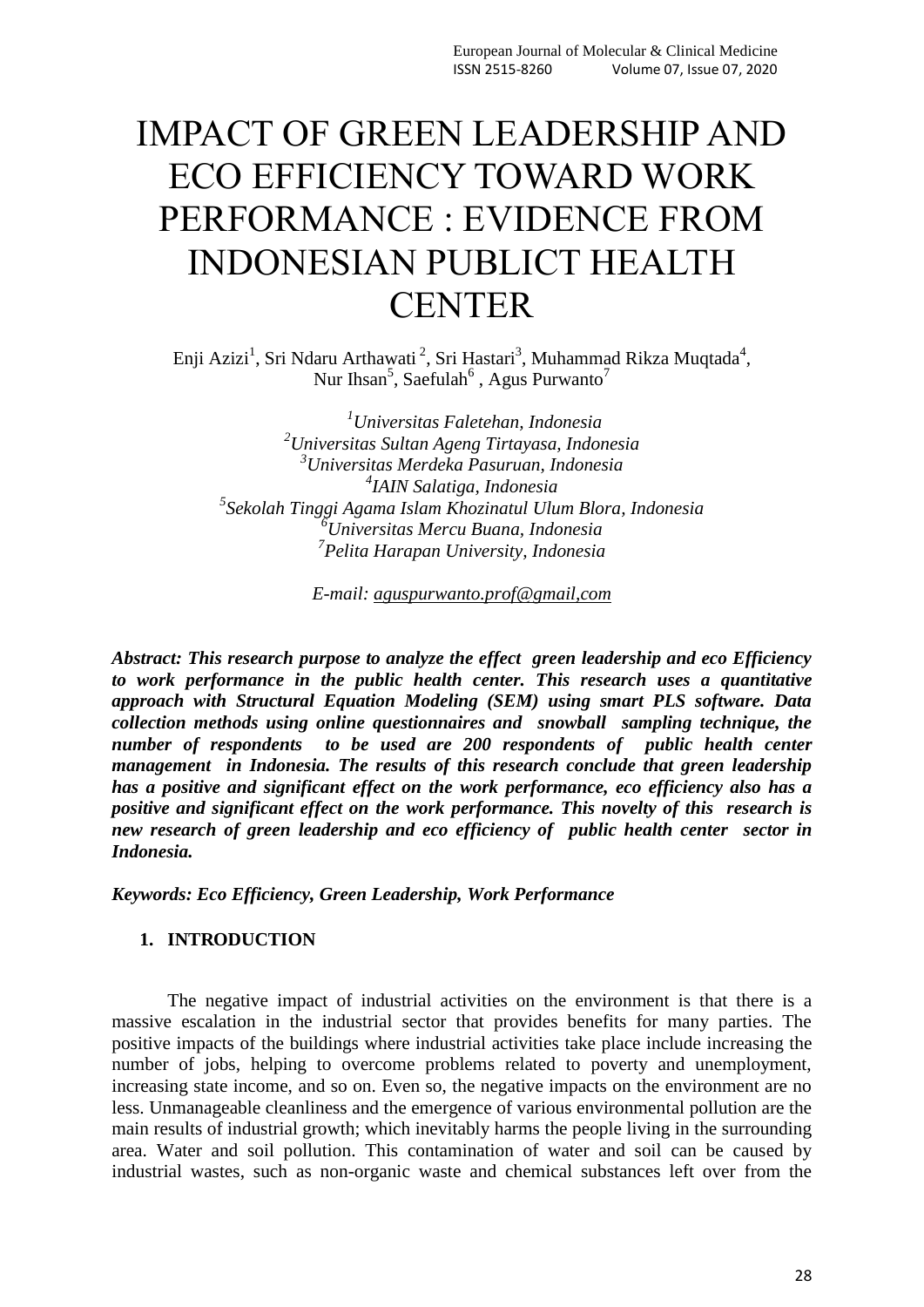production process which are disposed of carelessly by industrial owners. Inorganic waste disposed of in the soil can affect the growth of organisms in the soil (which play a role in soil fertility); resulting in the soil no longer loose and fertile so that plants are reluctant to grow on it. Meanwhile, waste, both solid and liquid, which is disposed of into water sources can cause, for example, odors, changes in temperature, or silting of rivers. Besides, water is no longer healthy to use. When local residents force to use water mixed with waste, they are likely to experience health problems. Air pollution. Several types of industry involve a production process that produces smoke. No half-hearted, this smoke rises almost every time when the factory operates all day, 24 hours without stopping. This smoke certainly contains substances that are mostly harmful when inhaled. Apart from smoke, the dust that is produced can also cause clean air to be contaminated. The existence of this air pollution, whatever the specific cause, makes it even more difficult for the surrounding community to get clean air to breathe. Various respiratory diseases such as tuberculosis, pneumonia, and other dangerous diseases also threaten. Noise pollution. Activities in these sector often cause disturbing noises or what can be called noise pollution. If the intensity is high and the duration is long, this noise can cause disturbance, both to workers and the community nearby.

Environmental problems and their causes that we face today are completely pollution. The first environmental problem is pollution or environmental pollution. Air, water and land pollution can take millions of years to return to normal. The industrial sector and motor vehicle fumes are the main sources of pollution. Heavy metals, nitrates and toxic plastics are responsible for a variety of existing contaminants. Meanwhile water pollution is caused by oil spills, acid rain, urban runoff. On the other hand, air pollution is caused by various gases and toxins released by sector and factories as well as by burning fossil fuels; Soil pollution is mainly caused by industrial waste which destroys nutrients and nutrients in the soil which are important for plants. Climate change or global warming. Climate change such as global warming is the result of human practices such as greenhouse gas emissions. Global warming causes the temperature of the oceans and the earth's surface to rise, causing melting of polar ice and rising sea levels. It also changes natural patterns of seasons and rainfall such as flash floods, excessive snow or desertification. As a result of these weather changes, agricultural production often experiences crop failure and increases the chance of forest fires due to prolonged dry seasons. Overpopulation. The population of the planet is reaching unsustainable levels as it faces shortages of resources such as water, fuel and food. Population boom in developed and developing countries which continues to lead to increasingly scarce resources. Intensive agriculture, which aims to increase food production using pesticides, in turn creates new problems. The damage is in the form of decreased soil quality and human health. The use of fossil fuels such as petroleum is responsible for creating global warming and climate change. Globally, many parties are starting to switch to using renewable resources, such as solar electricity, biogas, solar-powered cars, which are being implemented by developed countries. Although in the short term, the installation of this environmentally friendly technology facility equipment will look quite expensive, in the long run it will be very cheap compared to the use of fossil and non-renewable energy. The next environmental problem is waste disposal. This is mainly plastic waste and urban waste such as in the Ciliwung River in Jakarta or cities in Indonesia. Apart from household waste, industrial waste, which is often disposed of into rivers, also causes fish to die and destroy river ecosystems. Whereas these rivers are important for the people's economy and important for supplying food sources for the community. This waste disposal will eventually cause marine pollution in Indonesia and damage marine ecosystems, a source of fisheries. No less important is the disposal of nuclear waste. Disposal of nuclear waste poses tremendous health hazards, mainly due to radiation. Plastics, fast food, packaging and cheap electronic waste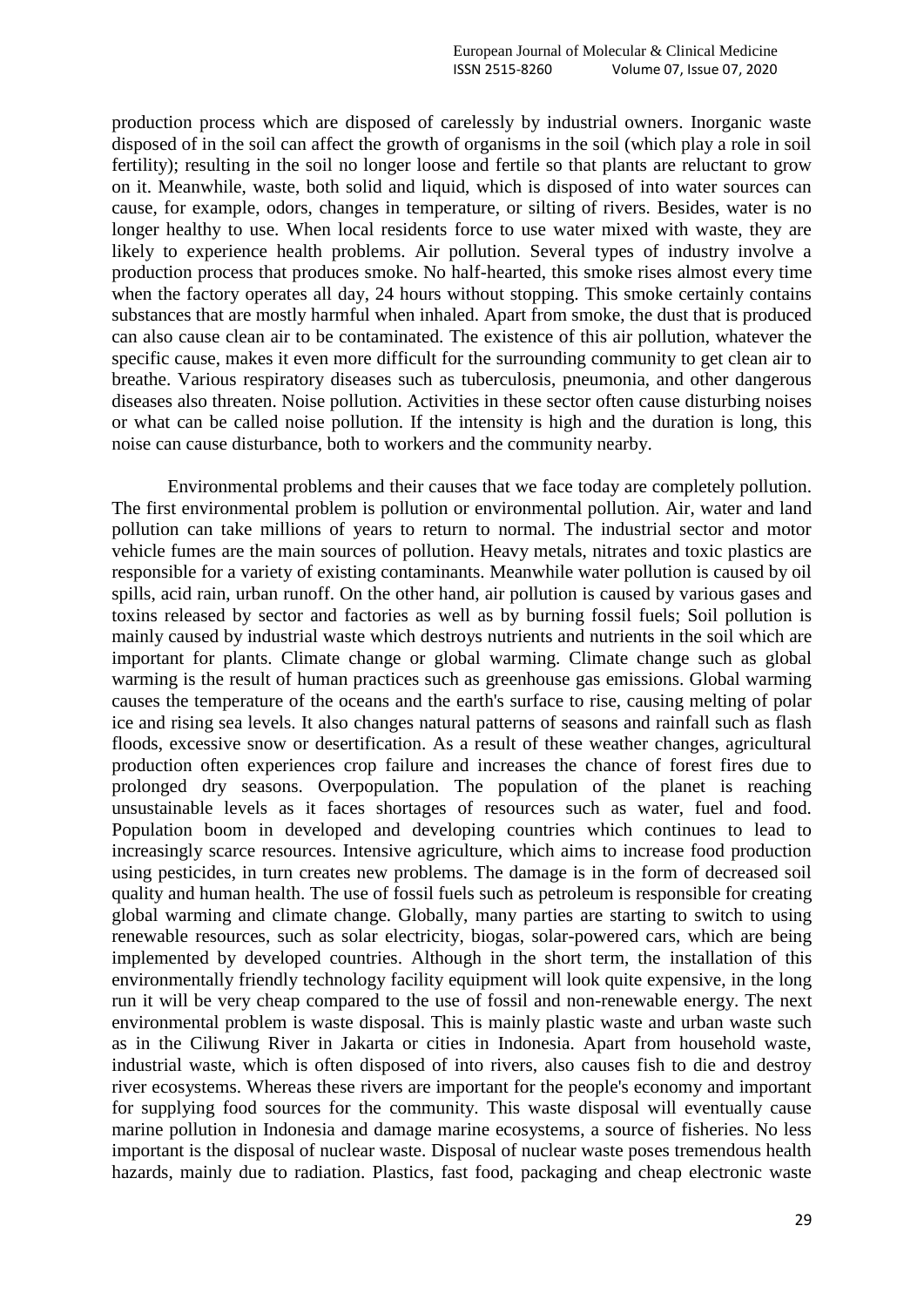threaten human well-being. Disposal of waste is one of the environmental problems that urgently needs to be resolved. Human activities that lead to the extinction of species and habitats and loss of biodiversity. Hunting activities that are not sustainable to meet human protein needs, such as hunting turtle eggs or Indonesian turtles which causes river turtles to become extinct. The extinction of species means the extinction of sources for the needs of human life. Ecosystems, which have taken millions of years to stabilize and support human life, are now in danger if any populations of species become extinct or disappear. The ecosystem balance is disturbed. The destruction of coral reefs in various oceans, which support rich marine life, has reduced the availability of fish in the oceans. Even though the human population is increasing. An environmental issue that is no less important is deforestation. Forest clearing for the development of the plantation sector, especially oil palm, causes the release of carbon to the earth, thereby increasing changes in the earth's temperature. Forests that actually play a role in absorbing toxic carbon dioxide from pollution, then converting it into oxygen, helping to create rain, becoming a habitat for various types of animals that are important to support human life, are destroyed and replaced by monoculural plants. In fact, monoculture plants will not be able to play a role like forests in supporting the fulfillment of human life needs. The ozone layer is an invisible layer of protection covering planet Earth, protecting us from the sun's harmful radiation. The depletion of the Ozone layer is thought to be caused by pollution caused by Chlorine and Bromide gases found in Chloro-floro.

The controversy regarding the causes and consequences of global warming has emerged as one of the most significant global social, political, technological and economic problems facing work today (Kissel, 2010). Climate change and global warming are phenomena that are beginning to be felt by all people on earth. Some of the real impacts include floods, landslides, droughts, which have become routine annual events which seem difficult to control in almost every country on earth. Therefore, it takes a certain effort from the company to minimize the enlargement of the problem. Chen et al. (2012) stated that companies must be able to be the first in terms of environmental management. According to Irawan & Swastha (1981), companies are one of the biggest factors that support current economic development, but on the other hand, companies are also one of the main sources of environmental pollution such as water, air and soil pollution. Pollution from the industrial sector results from the inefficiency of companies in managing resources and production processes (Hutagalung, 2010). According to Elkington (1997), companies must be able to operate in accordance with the 3P criteria, namely: profit, people, and the planet. According to Aras & Crowther (2013) Triple bottom line is the relationship between economic, environmental and social as a means of planning and measuring performance. This statement explains that the company must seek the maximum possible economic profit (profit), but the company must pay attention to maintaining the balance of its operational activities. Another thing that needs to be considered is that from the aspect of society (people), companies must pay attention to the welfare of the surrounding community, one of which is by building health facilities, and finally from the environmental aspect (planet), this is because if there is damage to the environment it can have an impact great for all company activities. With the occurrence of natural disasters caused by environmental damage, it can hamper the production and sales processes carried out by companies, so that the economic benefits obtained will be disrupted.Environment and inspire followers to take action beyond the expected target of environmental performance. Managers who demonstrate environmental transformational leadership behavior can act as role models for employees by sharing environmental values, discussing the importance of sustainability and showing commitment to environmental issues (Graves et al., 2013). Green transformational leadership is an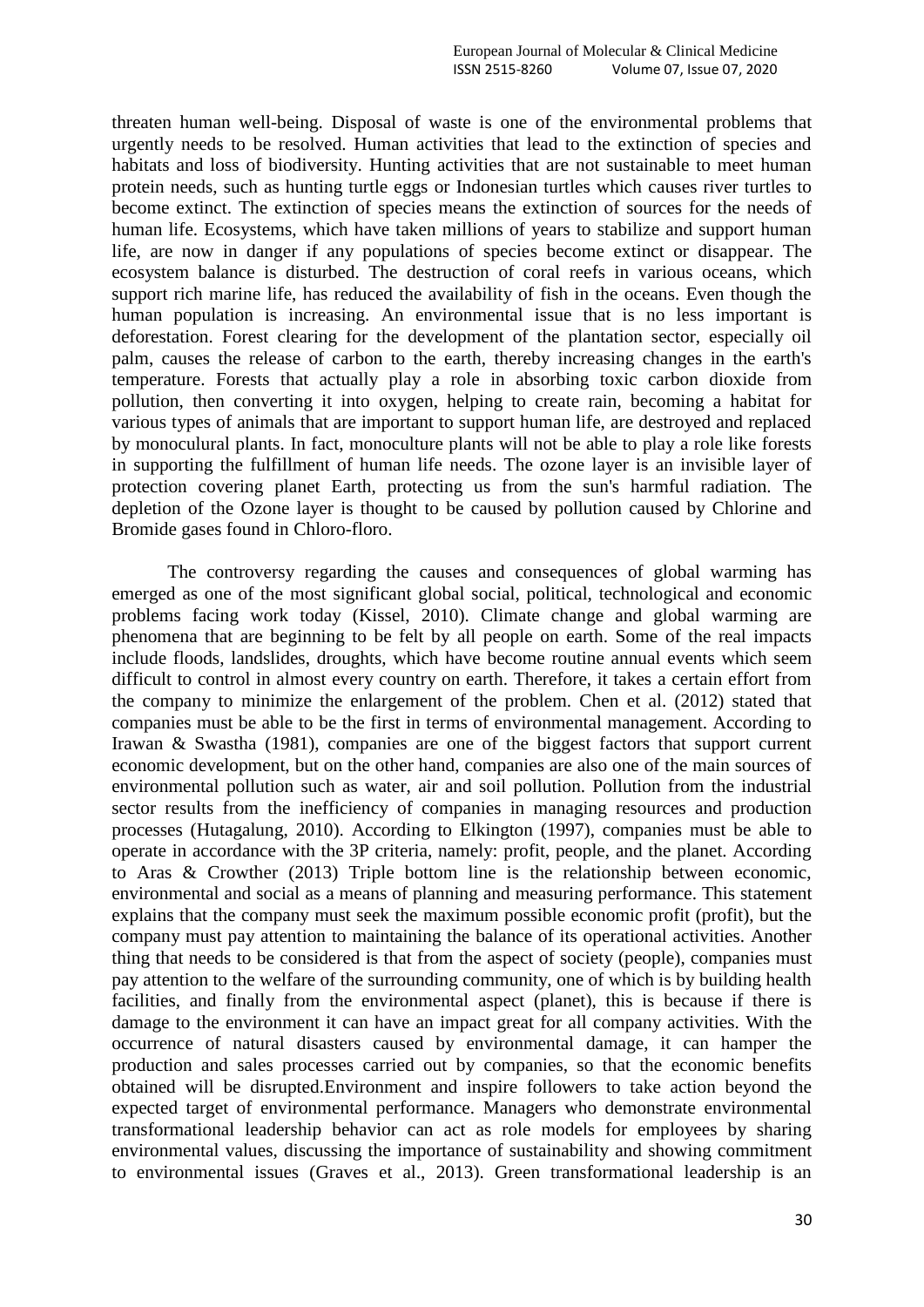important element in improving the green performance of a company (Zafar et al., 2019). Judge and Piccolo (2004) refer to (Bass, 1985) suggesting that transformational leadership has four dimensions, namely: 1. Charisma (charisma) or idealized influence (idealistic influence), namely leaders have amazing behavior so that their followers can recognize them. 2. Inspirational Motivation (inspirational motivation), namely the extent to which leaders are able to articulate a vision that can attract and inspire followers. 3. Intellectual Stimulation (intellectual stimulation), namely the extent to which leaders challenge assumptions, take risks and ask for ideas from subordinates so as to stimulate and encourage follower creativity. 4. Individualized Consideration (individual consideration), namely the extent to which the leader can meet the needs of each of his followers, act as a mentor and can listen to the needs of his subordinates. This research purpose to analyze the effect green leadership and eco Efficiency to work performance in the public health center.

## **2. METHOD**

.

The method used in this research is quantitative method. Data was collected by distributing questionnaires to top management of public health center in Indonesia. The instrument used to measure green leadership using four indicators. The instrument used to measure eco efficiency using four indicators and The instrument used to measure work performance using four indicators. The questionnaire was designed closed except for questions / statements about the identity of respondents in the form of a semi-open questionnaire. Each closed question / statement item is given five answer options, namely: strongly agree (SS) score 5, agree (S) score 4, less agree (KS) score 3, disagree (TS) score 2, and strongly disagree (STS ) score 1. The method for processing data was by PLS and using SmartPLS software version 3.0 as a tool.



Figure 1. Research Model

Based on the above literature, design of research model at Figure 1 and the hypotheses to be examined are as follows:

Hypothesis 1: *Green Leadership* have positive and significant effect towards *Work Performance*

Hypothesis 2: *Eco Efficiency* have positive and significant effect towards *Work Performance*

The population in this research are top management of public health center in Indonesia. The questionnaire was distributed electronically with a simple random sampling technique. The results of the questionnaire returned were 200 respondents.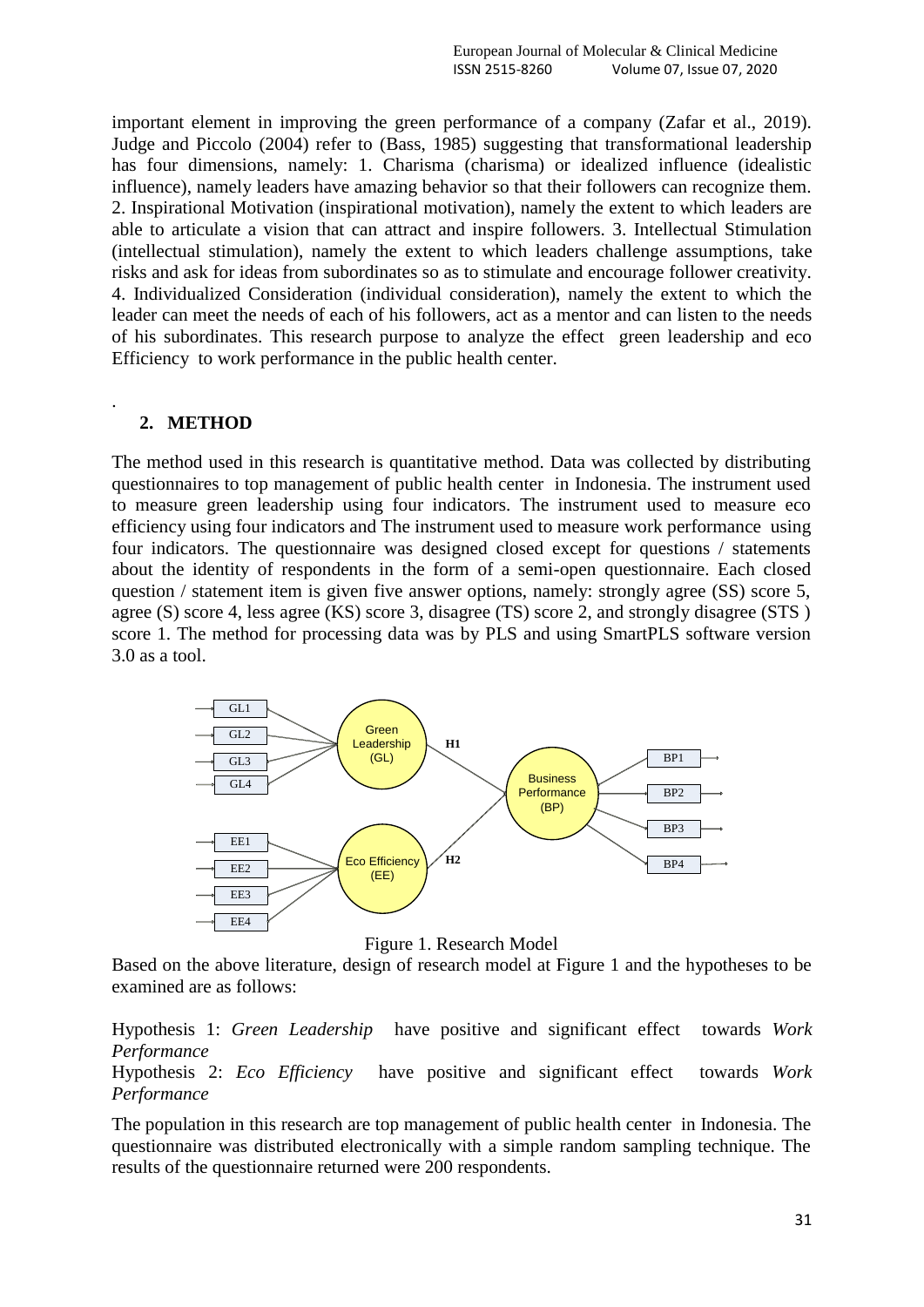| Criteria            |               | <b>Total</b> |
|---------------------|---------------|--------------|
| Age                 | $<$ 30 years  | 60           |
|                     | 30 - 40 years | 40           |
|                     | $> 40$ years  | 100          |
| <b>Work Periode</b> | $<$ 5 years   | 80           |
|                     | 5 - 10 years  | 40           |
|                     | $>10$ years   | 80           |

| Tabel 1. Information descriptive of the sample |  |  |
|------------------------------------------------|--|--|

The total of respondents used in this research were 180 public health center company top management in Indonesia. The distribution of respondents' are 60 respondents below the age of 30, then 40 respondents to 40 years old and 100 respondents above the age of 40. Work periods under 5 years are 80 respondents, between 5 to 10 years are 40 respondents and above 10 years are 80 respondents.

# **3. RESULT AND DISCUSSION**

## *Validity and Reliability Test Result of Research Indicator*

The testing phase of the measurement model includes convergent validity, discriminant validity and composite reliability testing. The results of the PLS analysis can be used to test the research hypothesis if all the indicators in the PLS model have met the requirements of convergent validity, discriminant validity and reliability testing.

## *1. Convergent Validity Test*

Convergent validity test is done by looking at the loading factor value of each indicator to the construct. For most references, a factor weight of 0.5 or more is considered to have validation that is strong enough to explain latent constructs (Chin, 1998; Hair et al, 2010; Ghozali, 2014). In this research the minimum limit on the size of the loading factor received was 0.5, with the requirement that the AVE value of each construct  $> 0.5$  (Ghozali, 2014).



Gambar 2. Estimation valid model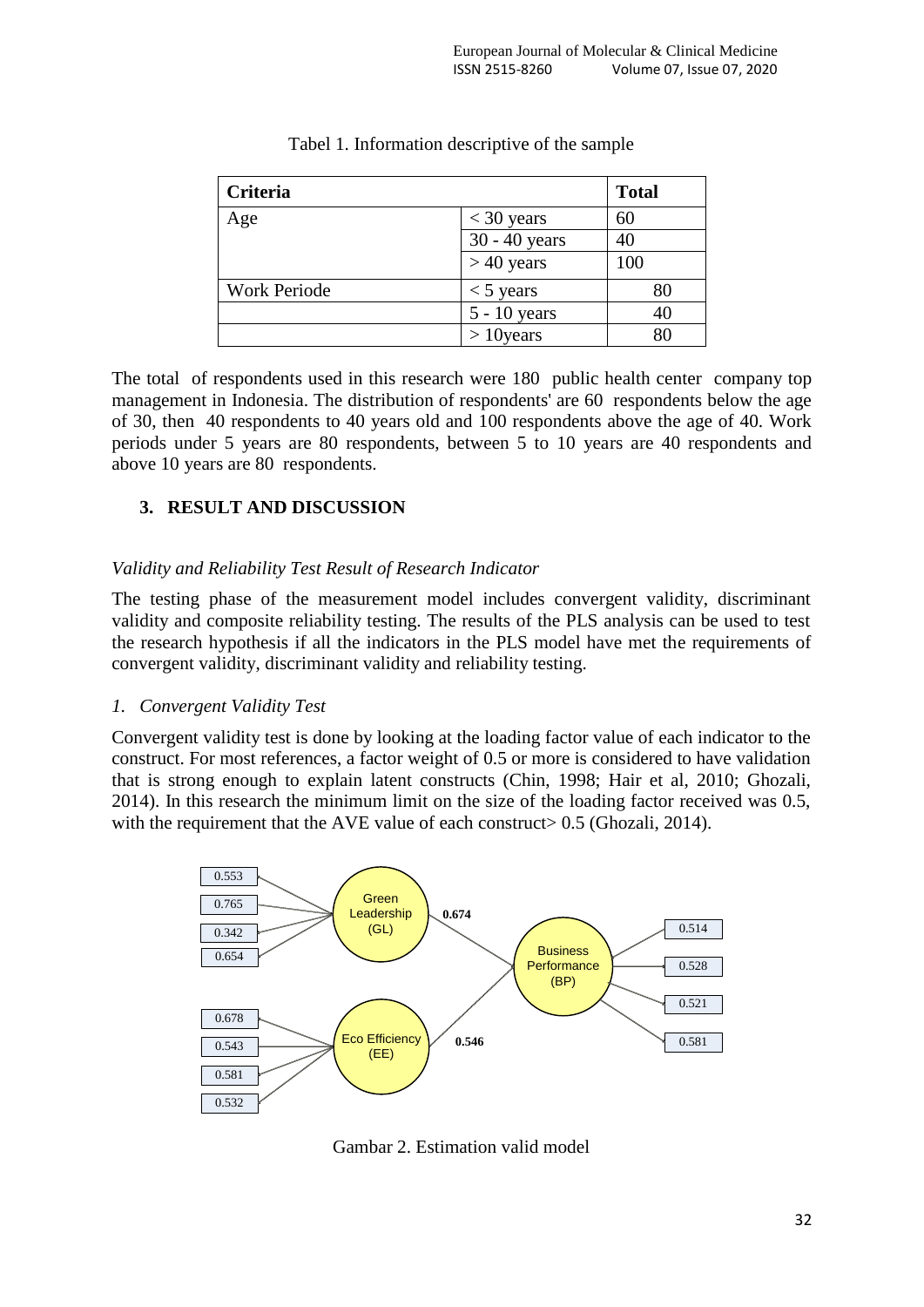Based on the estimation results of the PLS model in the picture above, all indicators have a loading factor value above 0.5 so that the model meets the convergent validity requirements. Apart from looking at the loading factor value of each indicator, convergent validity is also assessed from the AVE value of each construct. AVE value for each construct of this research is above 0.5. So the convergent validity of this research model meets the requirements. The value of loadings, cronbach's alpha, composite reliability and AVE of each construct can be seen in table 2 below:

| <b>Variables</b>        | <b>Items</b>    | <b>Loadings</b> | Cronbach's<br><b>Alpha</b> | Composite<br><b>Reliability</b> | <b>AVE</b> |
|-------------------------|-----------------|-----------------|----------------------------|---------------------------------|------------|
| Green Leadership        | GL1             | 0.553           | 0.811                      | 0.810                           | 0.533      |
| (GL)                    | GL <sub>2</sub> | 0.765           |                            |                                 |            |
|                         | GL <sub>3</sub> | 0.342           |                            |                                 |            |
|                         | GL4             | 0.654           |                            |                                 |            |
| Eco Efficiency          | EE1             | 0.678           | 0.812                      | 0.901                           | 0.764      |
| (EE)                    | EE <sub>2</sub> | 0.543           |                            |                                 |            |
|                         | EE3             | 0.581           |                            |                                 |            |
|                         | EE4             | 0.532           |                            |                                 |            |
| <b>Work Performance</b> | BP1             | 0.514           | 0.910                      | 0.902                           | 0.811      |
| (BP)                    | BP2             | 0.528           |                            |                                 |            |
|                         | BP <sub>3</sub> | 0.521           |                            |                                 |            |
|                         | BP4             | 0.581           |                            |                                 |            |

Tabel 2. Items, Loadings, Cronbach's Alpha, Composite Reliability, and Average Variance  $E_{\text{vtracted}}/(\Lambda \text{VE})$ 

Tabel 3. Discriminant Validity

| <b>Variables</b> | GL    | EE    | <b>BP</b> |
|------------------|-------|-------|-----------|
| GL               | 0.732 |       |           |
| EE               | 0.718 | 0.913 |           |
| <b>BP</b>        | በ 717 | 0.813 | 0.873     |

## *Discriminant Validity Test*

Discriminant validity is carried out to ensure that each concept of each latent variable is different from the other latent variables. The model has good discriminant validity if the AVE squared value of each exogenous construct (the value on the diagonal) exceeds the correlation between the construct and the other construct (values below the diagonal) (Ghozali, 2014). The results of discriminant validity test using the AVE squared value, namely by looking at the Fornell-Larcker Criterion Value obtained as Table 3. The results of the discriminant validity test in table 3 above show that all constructs have AVE square root values above the correlation value with other latent constructs (through the Fornell-Larcker criteria) so that it can be concluded that the model meets the discriminant validity.

## *Construct Reliability Test*

Construct reliability can be assessed from the value of Cronbach's alpha and composite reliability of each construct. The recommended composite reliability and Cronbach's alpha values are more than 0.7. (Ghozali, 2014). The reliability test results in table 2 above show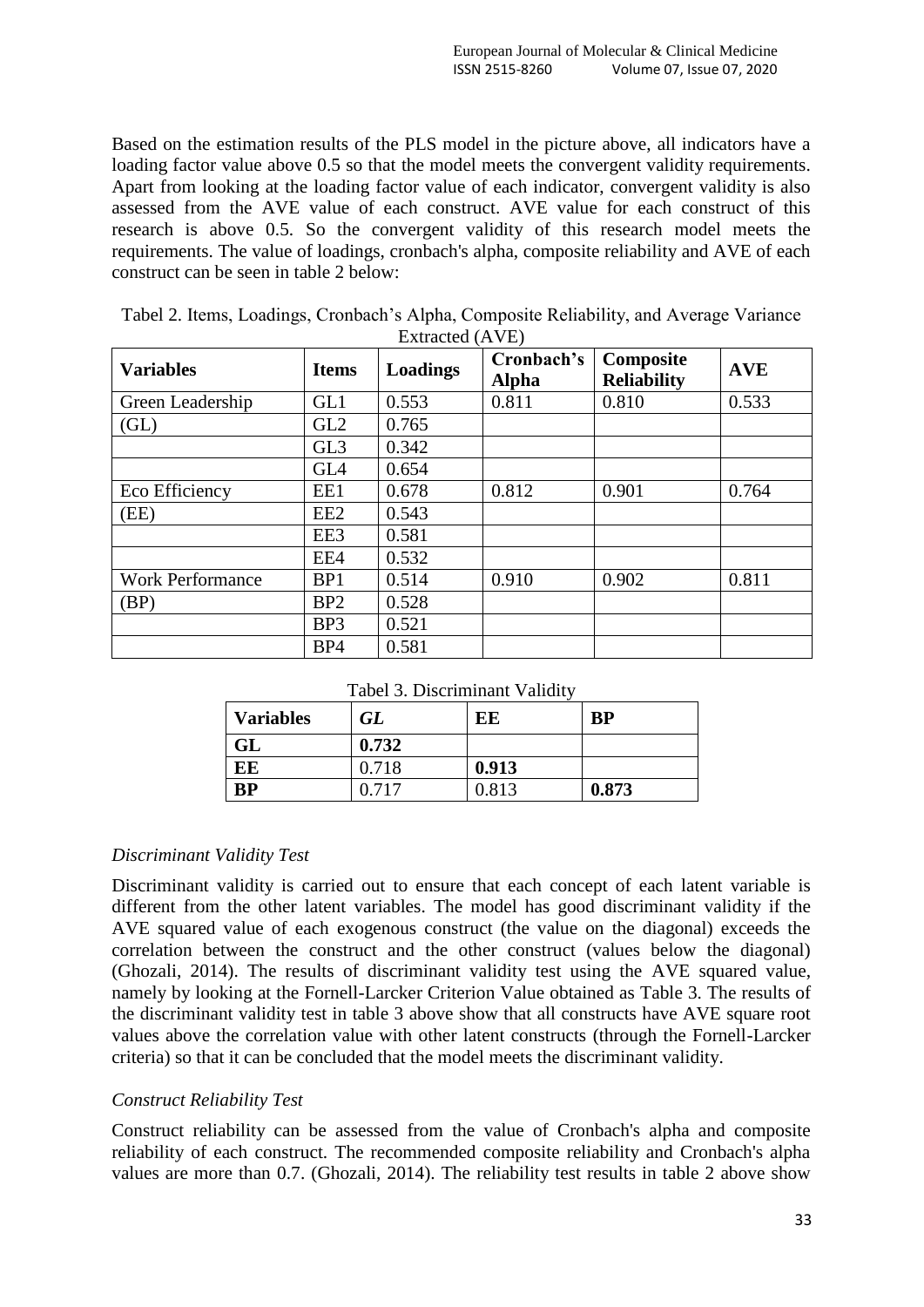that all constructs have composite reliability and Cronbach's alpha values greater than 0.7 (> 0.7). In conclusion, all constructs have met the required reliability.

## *Hypothesis Test*

Hypothesis test in PLS is also called the inner model test. This test includes a test of the significance of direct and indirect effects and measurement of the magnitude of the effect of exogenous variables on endogenous variables. To determine Green Leadership effect towards Work Performance and Eco Efficiency effect towards Work Performance, it takes a direct effect test. The direct effect test is performed using the t-statistic test in the partial least squared (PLS) analysis model using the help of SmartPLS 3.0 software. With the boothstrapping technique, R Square values and significance test values are obtained as the table below:

| Tabel 4. R Square Value |                 |                          |  |  |
|-------------------------|-----------------|--------------------------|--|--|
|                         | <b>R</b> Square | <b>R</b> Square Adjusted |  |  |
| <b>BP</b>               | 0.889           | 0.587                    |  |  |
|                         |                 |                          |  |  |

| Tabel 5. Hypothesis Test |  |  |  |
|--------------------------|--|--|--|
|--------------------------|--|--|--|

| <b>Hypothesis</b> | <b>Relationship</b> | <b>Beta</b> | <b>SE</b> | <b>T</b> Statistics   P-Values |       | <b>Decision</b> |
|-------------------|---------------------|-------------|-----------|--------------------------------|-------|-----------------|
| H1                | $GL \rightarrow BP$ | 0.201       | 0.041     | 3.312                          | 0.002 | Supported       |
| H <sub>2</sub>    | $EE \rightarrow BP$ | 0.321       | 0.042     | 4.634                          | 0.001 | Supported       |

Based on Table 4 above, R Square TIC value of 0.889 means that the work performance (BP) variable can be explained by green leadership (GL) and eco efficiency (EE) variables by 88.9%, while the remaining 11.1% is explained by other variables (not discussed in this research).While Table 5 displays the T Statistics and P-Values which show the effect between the research variables that have been mentioned.

## *Green Leadership have positive and significant effect towards Work Performance*

Based on the test results and summaries in Table 6, for Hypothesis 1 (H1) beta value is 0.201, SE is 0.041, t statistics is 3.312 and p values is 0.002 so this research concludes that green leadership has a positive and significant effect on Work Performance so H1 is accepted. Chen (2012) divides green innovations into two types: proactive and reactive green innovations, because their origins are different. The results show that both of the internal origins – environmental leadership, environmental culture, and environmental capability and the external origins – the environmental regulations and the environmentalism of investors and clients – can generate reactive green innovation. However, only the internal origins can facilitate proactive green innovation. This study suggests that companies should invest their resources in cultivating the internal origins rather than the external origins. Conceptual Framework for the Effect of Green Transformational Leadership on OCBE According to Mi et al. (2019), transformational leadership effectively promotes OCBE, but the transformational leadership dimensions have different paths and strengths in influencing OCBE. Transformational leaders are able to influence their followers to do something more than expected (Mathew and Gupta, 2015). (Kim et al., 2016). According to Mttal (2016) The leader inspires the organization members with the environmental plans, The leader provides a clear environmental vision for the members to follow. The leader gets the organization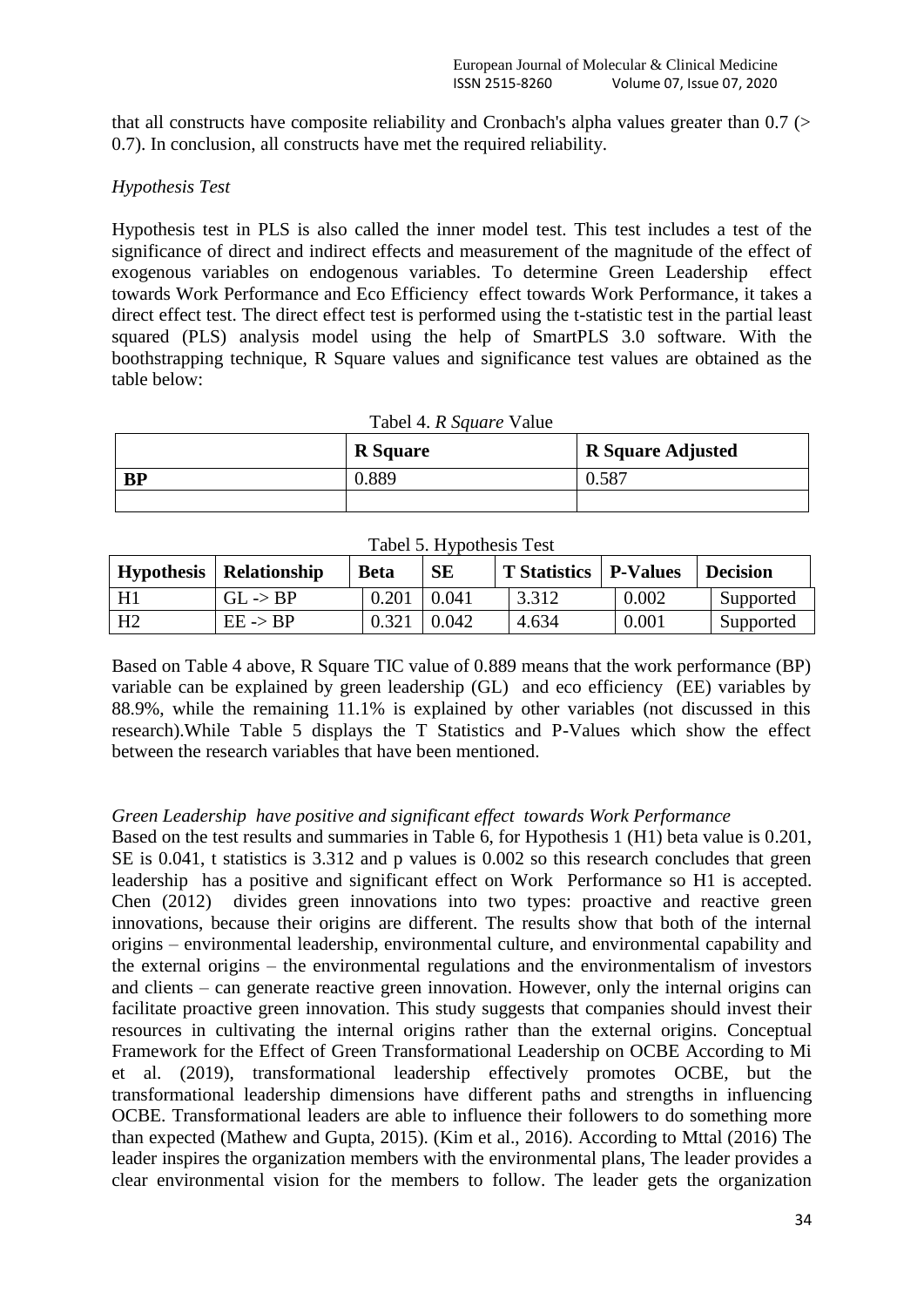members to work together for the same environmental goals, The leader encourages the organization members to Achieve the environmental goals, The leader acts with considering environmental beliefs of the organization members, The leader stimulates the organization members to think about green ideas. The research model was tested based on responses from 196 regional food service franchising headquarters in South Korea. Structural equation modeling, namely, confirmatory and path analysis, was the primary method of data analysis in the study. Results indicate that the top management's environmental transformational leadership influences the internal and external environmental orientation of a food service franchise firm. Also, the two types of environmental orientation improve the market and eco performances of the firm. Finally, two dimensions of environmental orientation, internal and external, act as full mediators of the relationship between environmental transformational leadership and the performance of the firm.

Previous research results also state that there are many factors that can influence performance including green transformational leadership (Mi et al., 2019), organizational commitment (Temminck et al., 2015) and autonomous motivation (Priyankara et al., 2018). Based on empirical research, it is known that transformational leadership has a very important role in influencing the behavior of employees. If transformational leaders have pro-environmental values, it will encourage their subordinates to behave in a prolific environment like him (Robertson and Barling, 2013). For example, these leaders can motivate subordinates to do more things that are beneficial to the organizational environment, think about sustainable organizational development, and solve environmental problems in an innovative way (Han et al., 2018). One of the antecedents of performance according to Daily et al. (2009) is an organizational commitment. The more committed employees are to the organization, the easier it will be to be involved in performance compared to employees who are less committed to the organization.

#### *Eco Efficiency have positive and significant effect towards Work Performance*

Based on the test results and summaries in Table 6, for Hypothesis 1 (H1) beta value is 0.321, SE is 0.042, t statistics is 4.634 and p values is 0.001 so this research concludes that eco efficiency has a positive and significant effect on Work Performance so H2 is accepted. Research conducted by Osazuwa & Che-Ahmad (2016) explains that eco-efficiency has a positive effect on firm value. Osazuwa & Che-Ahmad's (2016) research was conducted at Bursa Malaysia 2013 in all non-financial companies. The results of research by Osazuwa & Che-Ahmad (2016) say that company management and potential investors tend to choose investment in the concept of eco-efficiency which leads to high company value. Osazuwa & Che-Ahmad's (2016) research contrasts with research conducted by (Rosdiana et al. 2017) which provides empirical evidence that ecoefficiency has a negative effect on firm value. Research by Rosdiana et al. (2017) was conducted in public health center companies listed on the Indonesia Stock Exchange from 2013 to 2015. The results showed that the ecoefficiency variable proxied by using ISO 14001 environmental management certification had no effect on firm value. Osazuwa & Che-Ahmad's (2016) research was conducted in 201 companies in the UK over a five-year period. This study says that the eco-efficiency strategy is not suitable for increasing corporate profits in the short term. This is because implementing an efficiency strategy requires a large amount of money and a long process to carry out this strategy. In other words, the company needs a long period of time to get profits in order to increase company profits. As a result of this research, capital market investors assess that if the company uses an eco-efficiency strategy it will not provide more profits in the short term.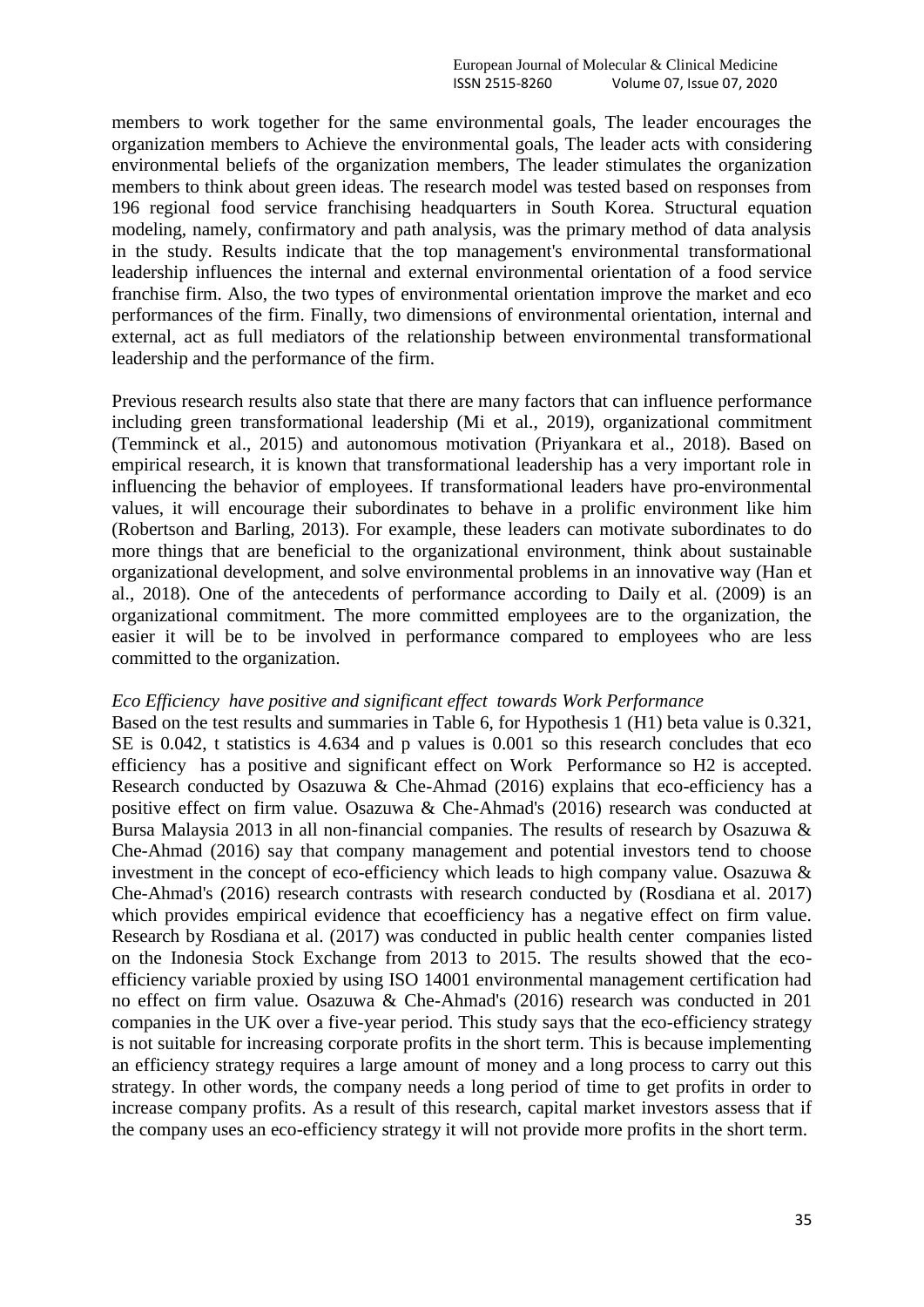Eco-efficiency Eco-efficiency is an initial term that was officially popularized by the World Work Council For Sustainable Development (WBCSD) in 1992. Eco-efficiency is defined as the competitive delivery of goods or services that satisfy human needs and improve the quality of life, where also progressively reduce the ecological impact and intensity of resource use throughout the life cycle, to a level that is relatively the same as the estimated carrying capacity of the earth (WBCSD, 1992) Eco-efficiency in Indonesian actually comes from the abbreviation of the word eco and efficiency where eco is the source. economicecological power and efficiency itself is the level of efficient and optimal use of resources (DeSimone & Popoff, 1997). Meanwhile, technically, eco-efficiency is the ratio between product output and the resulting environmental impact (Roger Burrit, 2005). Environment Australia (1999) defines eco-efficiency as the right combination of economic efficiency and ecological efficiency and is basically 'doing more with less' in companies, which means that companies are able to produce more goods and services by using more natural resources and energy. a little, so that pollution and waste generated in production activities will also be less. Eco-efficiency focuses on improving work output through the use of improved environmental management and efficiency of resources. Besides that, ecoefficiency also wants a work concept that emphasizes the obtaining of lower value of material and energy inputs so as to reduce waste. Therefore, companies are expected to act more creatively and innovatively. According to Mowen (2009: 410) eco-efficiency is defined as the defense that organizations can produce goods and services that are more useful by simultaneously reducing the negative impact on the environment, resource consumption and costs. Eco-efficiency is one of the strategic tools to ensure sustainable development (Khicerer and Wittlinger, 2005). Ecoefficiency assesses the environmental and economic impact of products and processes over their entire life cycle. Eco-efficiency is the concept of environmental sustainability by companies to reduce environmental impacts due to company operational activities by minimizing company operating costs (Amalia & Rosdiana, 2016) The application of the ecoefficiency concept focuses on how companies can create products with added value that can help the company. in meeting consumer needs and can assist companies in reducing the impact due to the production process. Companies that pay less attention to eco-efficiency by ignoring this possibility will gradually be left behind because by implementing ecoefficiency, companies will find it easier to reduce their production costs.

## **4. CONCLUSION**

The results of this research conclude that green leadership has a positive and significant effect on the work performance, eco efficiency also has a positive and significant effect on the work performance. This novelty of this research is new research of green leadership and eco efficiency of public health center in Indonesia. Therefore it is highly recommended that further research can be carried out on this topic in other sector.

#### **5. REFERENCES**

- [1] Hair, J. F., Black. W. C., Babin. B. J.; and Anderson. R. E. (2010), Multivariate Data Analysis, 7th ed. New Jersey: Pearson Prentice Hall.
- [2] Kim, M. and Stepchenkova, S. (2018), "Does environmental leadership affect market and eco performance? Evidence from Korean franchise firms", Journal of Work & Industrial Marketing, Vol. 33 No. 4, pp. 417-428. https://doi.org/10.1108/JBIM-02-2017-0046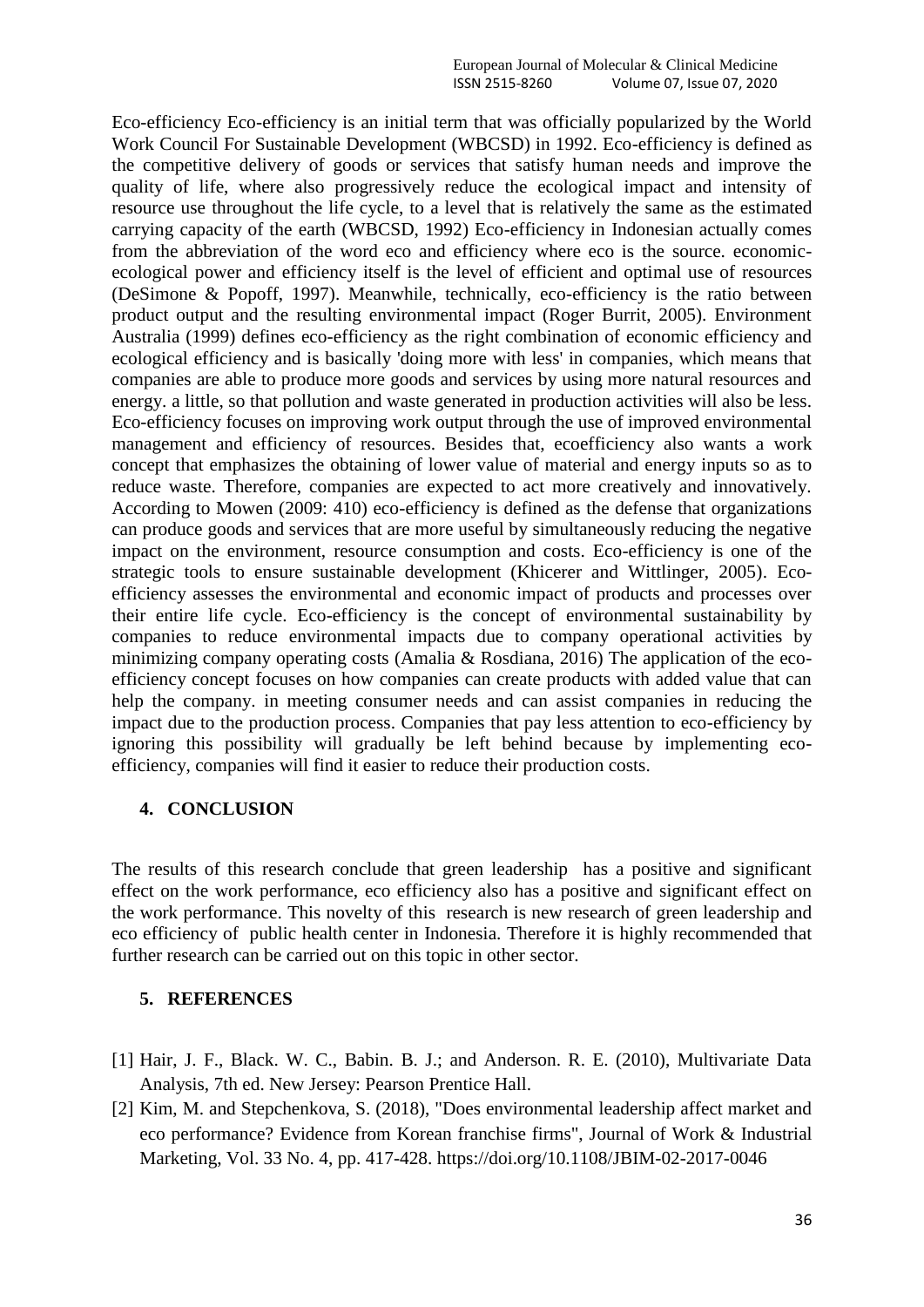- [3] Graves, L., M., Sarkis, J., & Zhu, Q., (2013). How transformational Leadership and EmployeeMotivation Combine to Predict Employee Pro Environmental Behaviors in China. *Journal ofEnvironmental Psychology*, Vol. 35 pp. 81-91.
- [4] Han, Z., Wang, Q., & Yan, X., (2019). How Responsible Leadership Motivates Employees toEngage in Organizational Citizenship Behavior for the Environment: A Double-MediationModel. *Sustainability*, Vol. 11(3) pp. 605.
- [5] Judge, T., A., & Piccolo, R., F., (2004). Transformational and Transactional Leadership: A Metaanalytic
- [6] Test of Their Relative Validity. *Journal of Applied Psychology*, Vol. 89(5) pp. 755.
- a. Kim, S., H., Kim, M., Han, H., S., & Holland, S., (2016). The Determinants of Hospitality
- [7] Employees' Pro-Environmental Behaviors: The Moderating Role of Generational Differences.*International Journal of Hospitality Management*, Vol. 52 pp. 56-67.
- *[8]* Lamm, E., Tosti-Kharas, J., & Williams, E., G., (2013). Read this Article, but Don't Print tt:Organizational Citizenship Behavior Toward the Environment. *Group & Organization*
- a. *Management*, Vol. 38(2) pp. 163-197.
- [9] Mathew, M., & Gupta, K. S. (2015). Transformational Leadership: Emotional Intelligence. *SCMS Journal of Indian Management*, Vol. 12(2) pp. 75.
- [10] Meyer, J., P., & Allen, N., J., (1991). A Three-Component Conceptualization of OrganizationalCommitment. *Human Resource Management Review*, Vol. 1(1) pp. 61-89.
- [11] Mi, L., Gan, X., Xu, T., Long, R., Qiao, L., & Zhu, H., (2019). A New Perspective to Promote Organizational Citizenship Behaviour for the Environment: The Role of Transformational Leadership. *Journal of Cleaner Production*, Vol. 239 pp. 118002.
- [12] Nawangsari, L., C., & Sutawidjaya, A., H., (2018). How the Green Human Resources
- a. Management (GHRM) Process Can Be Adopted for The Organization Work. *Advances inEconomics, Work and Management Research*, Vol. 65 pp. 463-465.
- [13] Paillé, P., & Boiral, O., (2013). Pro-Environmental Behavior at Work: Construct Validity andDeterminants. *Journal of Environmental Psychology*, Vol. 36 pp. 118-128.
- [14] Porter, L., W., Steers, R., M., Mowday, R., T., & Boulian, P., V., (1974). Organizational
- *a.* Commitment, Job Satisfaction, and Turnover among Psychiatric Technicians. *Journal of*
- b. *Applied Psychology*, Vol. 59 pp. 603-609.
- [15] Priyankara, H., Luo, F., Saeed, A., Nubuor, S., & Jayasuriya, M., (2018). How Does Leader'sSupport for Environment Promote Organizational Citizenship Behaviour for Environment? Amulti-theory perspective. *Sustainability*, Vol. 10(1) pp. 271.
- [16] Raineri, N., & Paillé, P., (2016). Linking Corporate Policy and Supervisory Support With
- a. Environmental Citizenship Behaviors: The Role of Employee Environmental Beliefs and
- b. Commitment. *Journal of Work Ethics*, Vol. 137(1) pp. 129-148.
- [17] Robertson, J., L., & Barling, J., (2013). Greening Organizations Through Leaders' Influence onEmployees' Pro-Environmental Behaviors. *Journal of Organizational Behavior*, Vol. 34(2)pp. 176-194.
- [18] Roth, G., (2014). Antecedents and Outcomes of Teachers' Autonomous Motivation: A Self-Determination Theory Analysis. *In Teacher Motivation* pp. 58-73.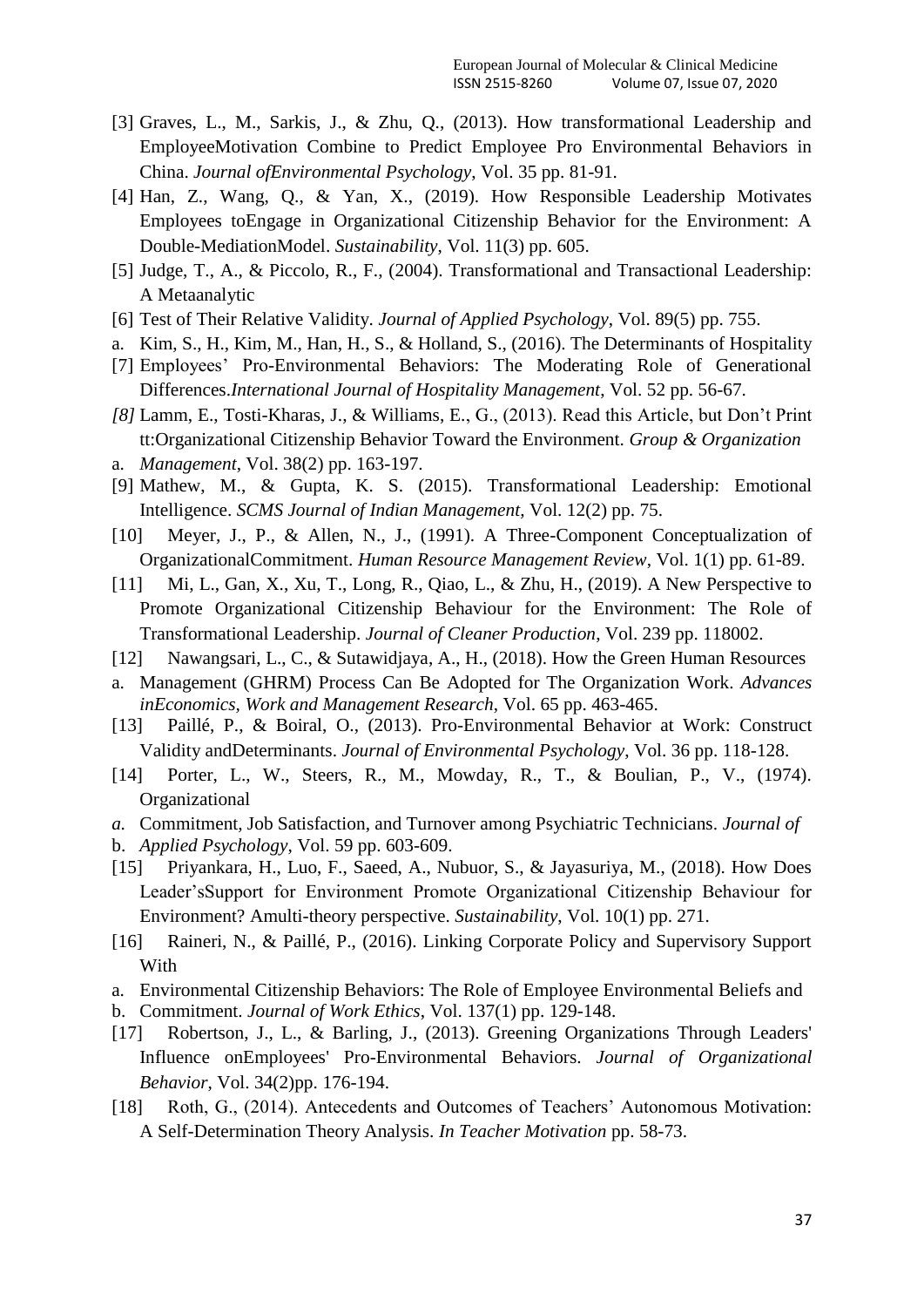- [19] Ryan, R., M., & Deci, E., L., (2000). Intrinsic and Extrinsic Motivations: Classic Definitions andNew Directions. *Contemporary Educational Psychology*, Vol. 25(1) pp. 54-67.
- [20] Temminck, E., Mearns, K., & Fruhen, L., (2015). Motivating Employees Towards SustainableBehaviour. *Work Strategy and the Environment*, Vol. 24(6) pp. 402-412.
- [21] Tilleman, S., (2012). Is Employee Organizational Commitment Related to Firm EnvironmentalSustainability?. *Journal of Small Work & Entrepreneurship*, Vol. 25(4) pp. 417-431.
- [22] Tadić Vujčić, M., Oerlemans, W., G., & Bakker, A., B., (2017). How Challenging sas Your WorkToday? The Role of Autonomous Work Motivation. *European Journal of Work andOrganizational Psychology*, Vol. 26(1) pp. 81-93.
- [23] Zafar, A., Nisar, Q., A., Shoukat, M., & Ikram, M., (2017). Green Transformational Leadershipand Green Performance: The mediating role of Green Mindfulness and
- [24] Chen, Y., Chang, C. and Wu, F. (2012), "Origins of green innovations: the differences between proactive and reactive green innovations", Management Decision, Vol. 50 No. 3, pp. 368-398.<https://doi.org/10.1108/00251741211216197>
- [25] Purwanto, A. Sulistiyadi,A.Primahendra, R. Kotamena,F. Prameswari,M.Ong,F. (2020). Does Quality, Safety, Environment and Food Safety Management System Influence Business Performance? Answers from Indonesian Packaging Industries **.**  [International Journal of Control and Automation.](http://sersc.org/journals/index.php/IJCA/index) 13(1). 22-35. <http://sersc.org/journals/index.php/IJCA/article/view/4834>
- [26] Purwanto, A. ,Putri,R.S,. Arman Hj. Ahmad , Asbari,M ., Bernarto,I., Santoso,P.B, Sihite,O.B.(2020). The Effect of Implementation Integrated Management System ISO 9001, ISO 14001, ISO 22000 and ISO 45001 on Indonesian Food Industries Performance . [TEST Engineering & Management.](http://www.testmagzine.biz/index.php/index) 82.14054 – 14069. <http://www.testmagzine.biz/index.php/testmagzine/article/view/3078>
- [27] Innocentius Bernarto, Diana Bachtiar, Niko Sudibjo, Ian Nurpatria Suryawan, Agus Purwanto, Masduki Asbari.(2020). Effect of Transformational Leadership, Perceived Organizational Support, Job Satisfaction Toward Life Satisfaction: Evidences from Indonesian Teachers. International Journal of Advanced Science and Technology.29(3). 5495 -5503
- [28] Andika Putra Wijaya, Innocentius Bernarto, Agus Purwanto. (2020). How to Achieve Value Creation in Digital World? The Influence of IT Response on Value Creation and Customer Satisfaction. International Journal of Advanced Science and Technology, 29(3), 6705 - 6715. Retrieved from<http://sersc.org/journals/index.php/IJAST/article/view/7322>
- [29] Ronald Susilo, Innocentius Bernarto, Agus Purwanto. (2020). Effect of Trust, Value and Atmosphere towards Patient Satisfaction (Case Study on Preama Clay of Wae Laku, Indonesia). International Journal of Advanced Science and Technology, 29(3), 6716 - 6723. Retrieved from<http://sersc.org/journals/index.php/IJAST/article/view/7324>
- [30] Masduki Asbari,Innocentius Bernarto,Rudy Pramono, Agus Purwanto, Dylmoon Hidayat, Ardian Sopa, Virza Utama Alamsyah, Pierre Senjaya, Miyv Fayzhall, Mustofa. (2020). The Effect of work-Family conflict on Job Satisfaction and Performance: A Study of Indonesian Female Employees . *International Journal of Advanced Science and*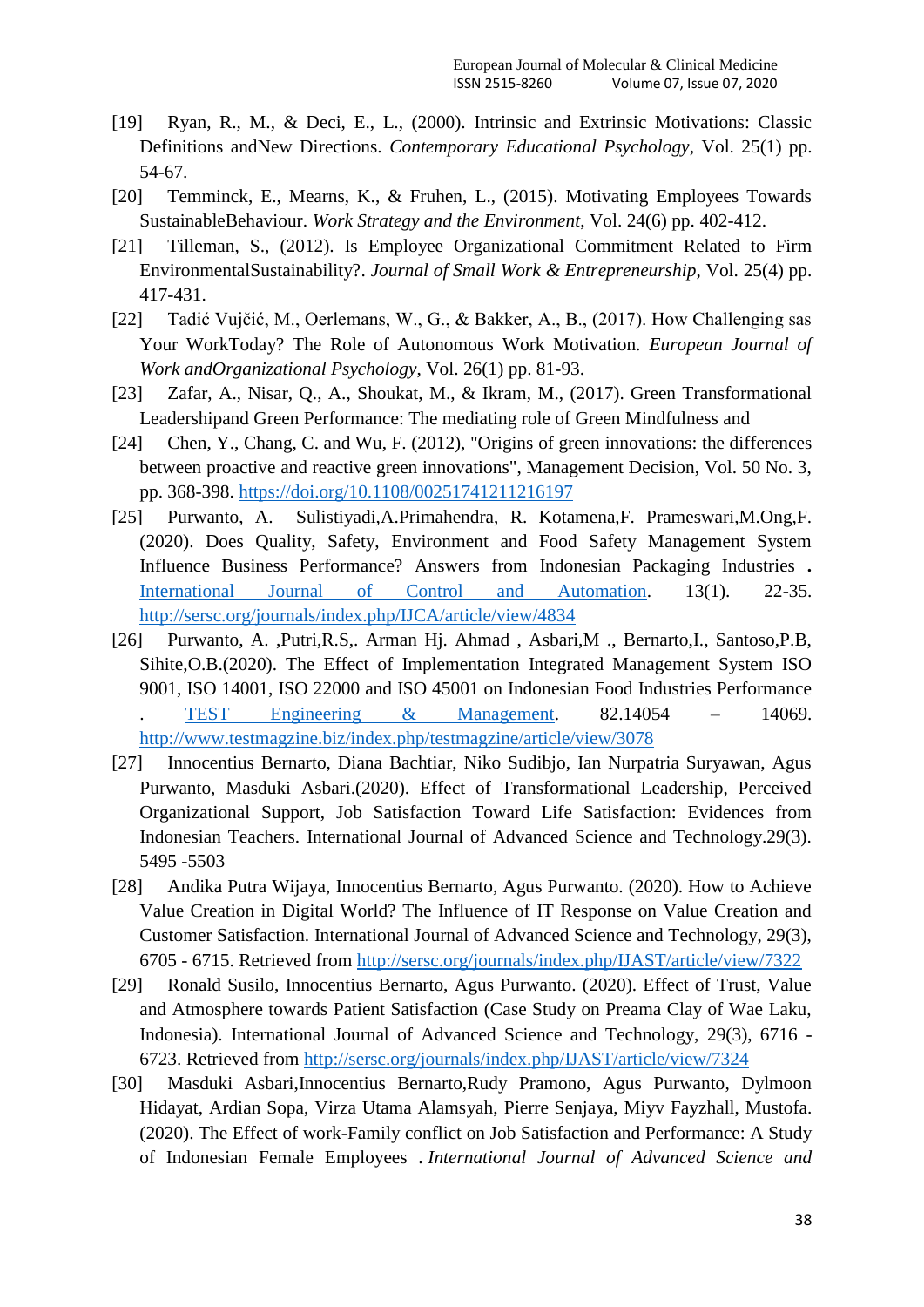*Technology*, *29*(3), 6724 - 6748. Retrieved from <http://sersc.org/journals/index.php/IJAST/article/view/7325>

- [31] Mirza Prameswari, Masduki Asbari, Agus Purwanto, Freddy Ong, Sekundina Williana Kusumaningsih, Anggaripeni Mustikasiwi, Gusli Chidir, Winanti, Ardian Sopa. (2020). The Impacts of Leadership and Organizational Culture on Performance in Indonesian Public Health: The Mediating Effects of Innovative Work Behavior. International Journal of Control and Automation, 13(02), 216 - 227. Retrieved from <http://sersc.org/journals/index.php/IJCA/article/view/7630>
- [32] Hermas Kornelius, Innocentius Bernarto, Anton Wachidin Widjaja, Agus Purwanto. (2020). Competitive Strategic Maneuverability: The Missing Link Between Strategic Planning and Firm's Performance. *International Journal of Advanced Science and Technology*, *29*(3), 7413 - 7422. Retrieved from <http://sersc.org/journals/index.php/IJAST/article/view/7612>
- [33] Nonot Yuliantoro, Vasco Goeltom, Juliana, Innocentius Bernarto, Rudy Pramono, Agus Purwanto, (2020).Repurchase intention and word of mouth factors in the millennial generation against various brands of Boba drinks during the Covid 19 pandemic.African Journal of Hospitality, Tourism and Leisure, 8(2),1- 11.https://www.ajhtl.com/uploads/7/1/6/3/7163688/article\_42\_vol\_8\_2\_\_2019\_indonesia. pdf
- [34] Vasco Adato H. Goeltom , Yustisia Kristiana , Juliana, Rudy Pramono , Agus Purwanto.(2020). The influence of intrinsic, extrinsic, and consumer attitudes towards intention to stay at a Budget Hotel. African Journal of Hospitality, Tourism and Leisure,  $8(2)$ , 1-11.

https://www.ajhtl.com/uploads/7/1/6/3/7163688/article 43 vol 8 2 2019 indonesia.pd [f](https://www.ajhtl.com/uploads/7/1/6/3/7163688/article_43_vol_8_2__2019_indonesia.pdf)

- [35] BUDIANTO, A., SIHOMBING, J., KRISSANTI, V. D., JAMIN, S., PRAMONO, R., & PURWANTO, A. (2020). Obligation to Prove Appearer Document Authenticity as Deelneming Claim Exception. *Journal of Advanced Research in Law and Economics*, *9*(3), 761. [https://doi.org/10.14505/jarle.v11.3\(49\).08](https://doi.org/10.14505/jarle.v11.3(49).08)
- [36] Rudyanto, Lyly Soemarni, Rudy Pramono and Agus Purwanto.(2020) The influence of antecedents of supply chain integration on company performance, Uncertain Supply Chain Management , 8(4). DOI: 10.5267/j.uscm.2020.5.006. [http://www.growingscience.com/uscm/online/uscm\\_2020\\_23.pdf](http://www.growingscience.com/uscm/online/uscm_2020_23.pdf)
- [37] Agus Purwanto, Johannes Parlindungan Lumbantobing, Nanang S.Hadisaputra , Donny Setiawan , ohanes Bangun Suryono.(2020). Do ISO 9001:2015 Reinforce Company Performance?Anwers from Indonesian Industries,Management Science Letters, 10(15). 3553–3560

[http://www.growingscience.com/msl/Vol10/msl\\_2020\\_217.pdf](http://www.growingscience.com/msl/Vol10/msl_2020_217.pdf)

- [38] Agus Purwanto, Joko Supono, Puji Rahayu, Henri Ponda, Nur Fadilah Fatma, Mochammad Fahlevi (2020) DEVELOP RISK AND ASSESMENT PROCEDURE FOR ANTICIPATING COVID-19 IN FOOD INDUSTRIES. Journal of Critical Reviews, 7 (15), 1991-2004. doi:10.31838/jcr.07.15.268
- [39] Nonot Yuliantoro,\* Vasco Goeltom, Juliana, Innocentius Bernarto (2019). Repurchase intention and word of mouth factors in the millennial generation against